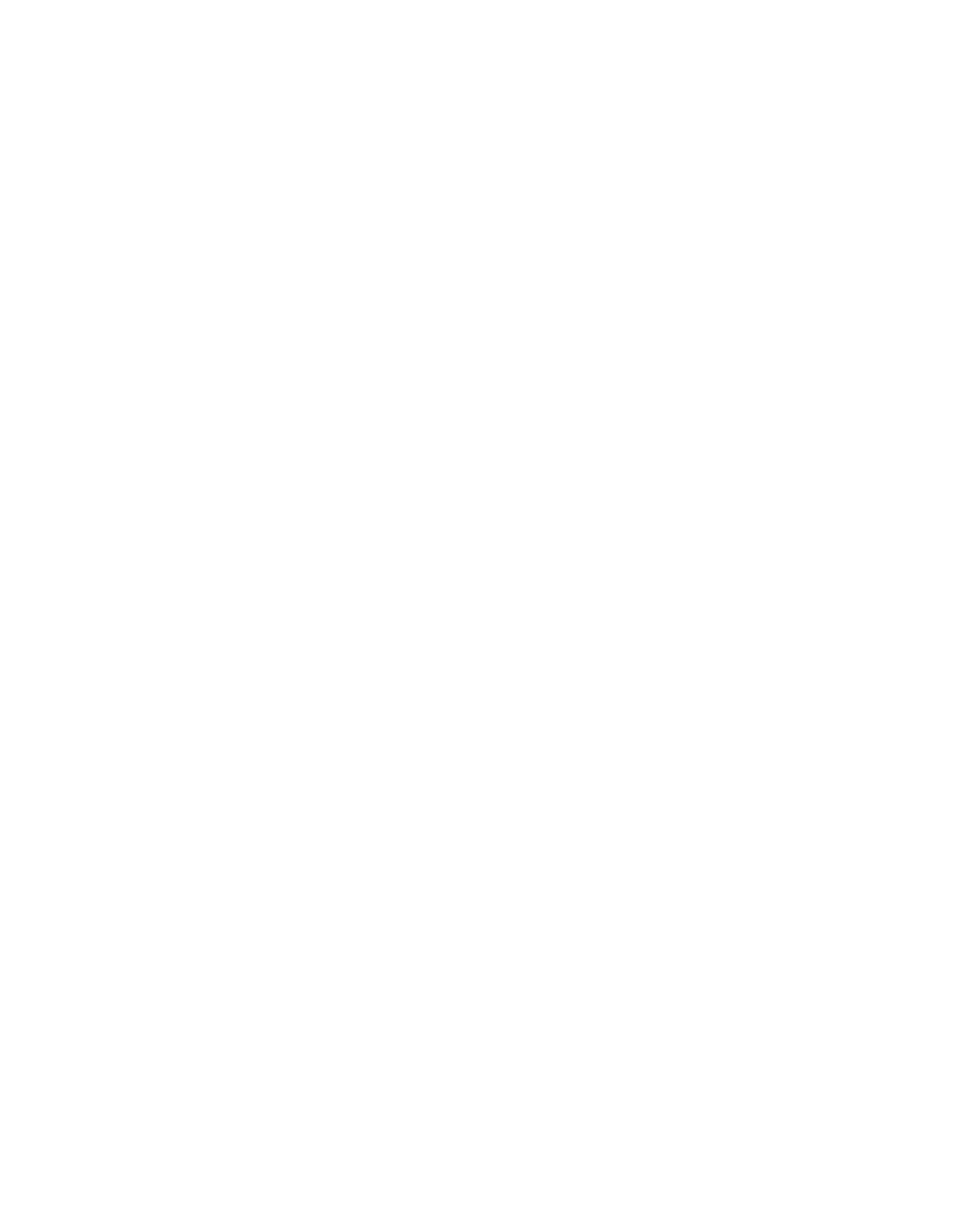#### **BURKE, Justice.**

 $\overline{a}$ 

[¶1] This appeal concerns the validity of a tax deed. Rose Hull, the former owner, contends that the tax deed is invalid because she did not receive the statutorily required notice prior to issuance of the deed. The district court granted summary judgment in favor of the tax deed grantee, Jack Dalton, and the current owners of the property, Michael and Debra D"Arcy. Ms. Hull challenges that decision. We find that genuine issues of material fact exist that preclude summary judgment. Accordingly, we reverse.

#### *ISSUE*

[¶2] Did the tax purchaser comply with the notice requirements set forth in Wyo. Stat. Ann. § 39-13-108(e) (LexisNexis 2007) prior to obtaining the tax deed?

## *FACTS*

[¶3] Ms. Hull and her husband, Warren Hull, owned a residential property in Guernsey, Wyoming. The Hulls did not pay the property taxes for 1999 and on July 24, 2000, the Platte County Treasurer conducted a tax sale of the property. Mr. Dalton paid the delinquent taxes and obtained a certificate of purchase to the property. In January 2006, Mr. Dalton applied for, and received, a tax deed. He subsequently conveyed the property to the D"Arcys. They are the current owners of the property and have made improvements to the property since obtaining ownership.

[¶4] On February 2, 2007, Ms. Hull commenced this action against Mr. Dalton and the D'Arcys alleging that the tax deed is invalid because she did not receive the statutorily required notice. The defendants generally denied the allegations. They contended that proper notice was given and that the deed was valid. The defendants also asserted affirmative defenses and filed counterclaims alleging that the D"Arcys were entitled to reimbursement, pursuant to Wyo. Stat. Ann. § 39-13-108(e)(viii), for taxes they have paid, and pursuant to Wyo. Stat. Ann. § 1-32-207 *et seq.*, for improvements they have made to the property.<sup>1</sup> Ms. Hull concedes that, if the deed is invalid, she is liable to the D'Arcys for the value of improvements they have made to the property.<sup>2</sup>

[¶5] The parties submitted cross motions for summary judgment. The defendants

<sup>&</sup>lt;sup>1</sup> The D'Arcys alleged in their counterclaim that they "made substantial improvements spending tens of thousands of dollars and doing substantial work to the subject premises."

 $2$  If, on remand, Ms. Hull prevails in her claim that the tax deed is invalid, the court must proceed pursuant to Wyo. Stat. Ann. §§ 1-32-207 *et seq.* and 39-13-108(e)(viii)(B)-(C) to determine and enforce amounts that the D"Arcys are owed for property taxes paid and the value of improvements they have made to the property.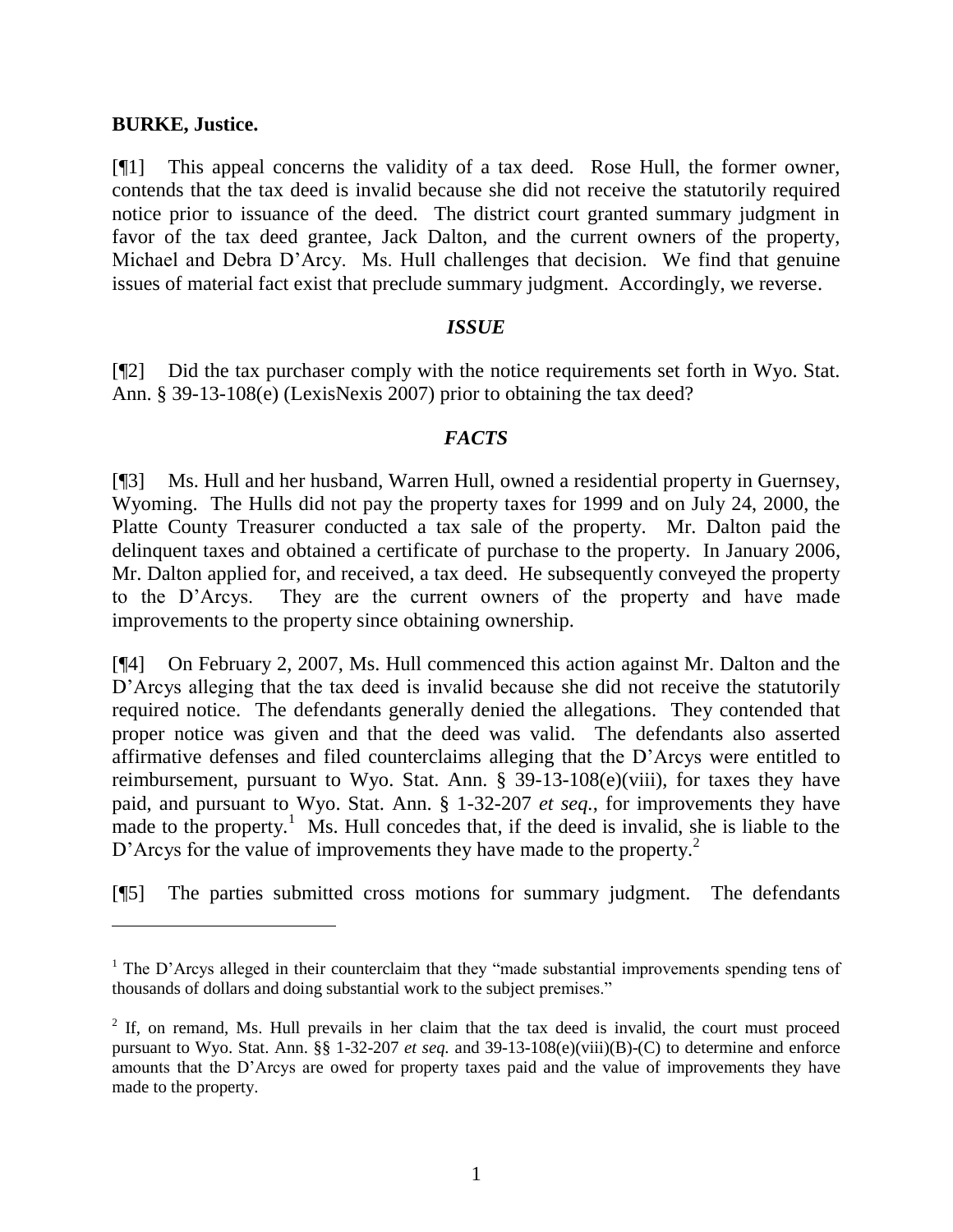supported their motion with Mr. Dalton's affidavit and accompanying exhibits. Ms. Hull responded with an affidavit of her own, as well as excerpts from Mr. Dalton"s deposition. The parties also submitted legal memoranda in support of their positions. After hearing argument, the district court determined that summary judgment should be awarded in favor of Mr. Dalton and the D"Arcys. Ms. Hull appeals that decision.

## *STANDARD OF REVIEW*

[¶6] "Because summary judgment involves a purely legal determination, we undertake de novo review of a trial court's summary judgment decision." Jacobs Ranch Coal Co. v. *Thunder Basin Coal Co.*, 2008 WY 101, ¶ 8, 191 P.3d 125, 129 (Wyo. 2008).

# *DISCUSSION*

[¶7] Summary judgment is appropriate when there are no genuine issues of material fact and the moving party is entitled to judgment as a matter of law. W.R.C.P. 56(c). *Accord*, *e.g.*, *Jacobs Ranch Coal Co.*, ¶ 8, 191 P.3d at 128; *Metz Beverage Co. v. Wyoming Beverages, Inc.*, 2002 WY 21, ¶ 9, 39 P.3d 1051, 1055 (Wyo. 2002). "A genuine issue of material fact exists when a disputed fact, if it were proven, would establish or refute an essential element of a cause of action or a defense that the parties have asserted." *Id.* We view the record in the light most favorable to the party opposing summary judgment and give that party the benefit of all favorable inferences that may be fairly drawn from the record. *E.g.*, *Stevens v. Elk Run Homeowners' Ass'n, Inc.*, 2004 WY 63, ¶ 11, 90 P.3d 1162, 1165 (Wyo. 2004).

[¶8] Wyo. Stat. Ann. § 39-13-108(e)(v) sets forth certain requirements for issuance of a tax deed. That provision states, in pertinent part:

> (A) The county treasurer shall accept applications and issue tax deeds for unredeemed real property subject to a certificate of purchase not less than four (4) nor more than six (6) years from the date of the original sale for taxes to the person in whose name the certificate of purchase was delivered or his assigns upon proper application, return of the certificate of purchase, payment of fees and proof of compliance with the notice requirements of this section to consist of the fact of personal service and the contents of the notice served in cases where personal service is made, or, in the case of service by publication, a sworn statement attached to a copy of the notice indicating the time of service by the publisher, manager or editor of the newspaper in which publication of notice was made;

> (B) Holders of certificates of purchase of real property sold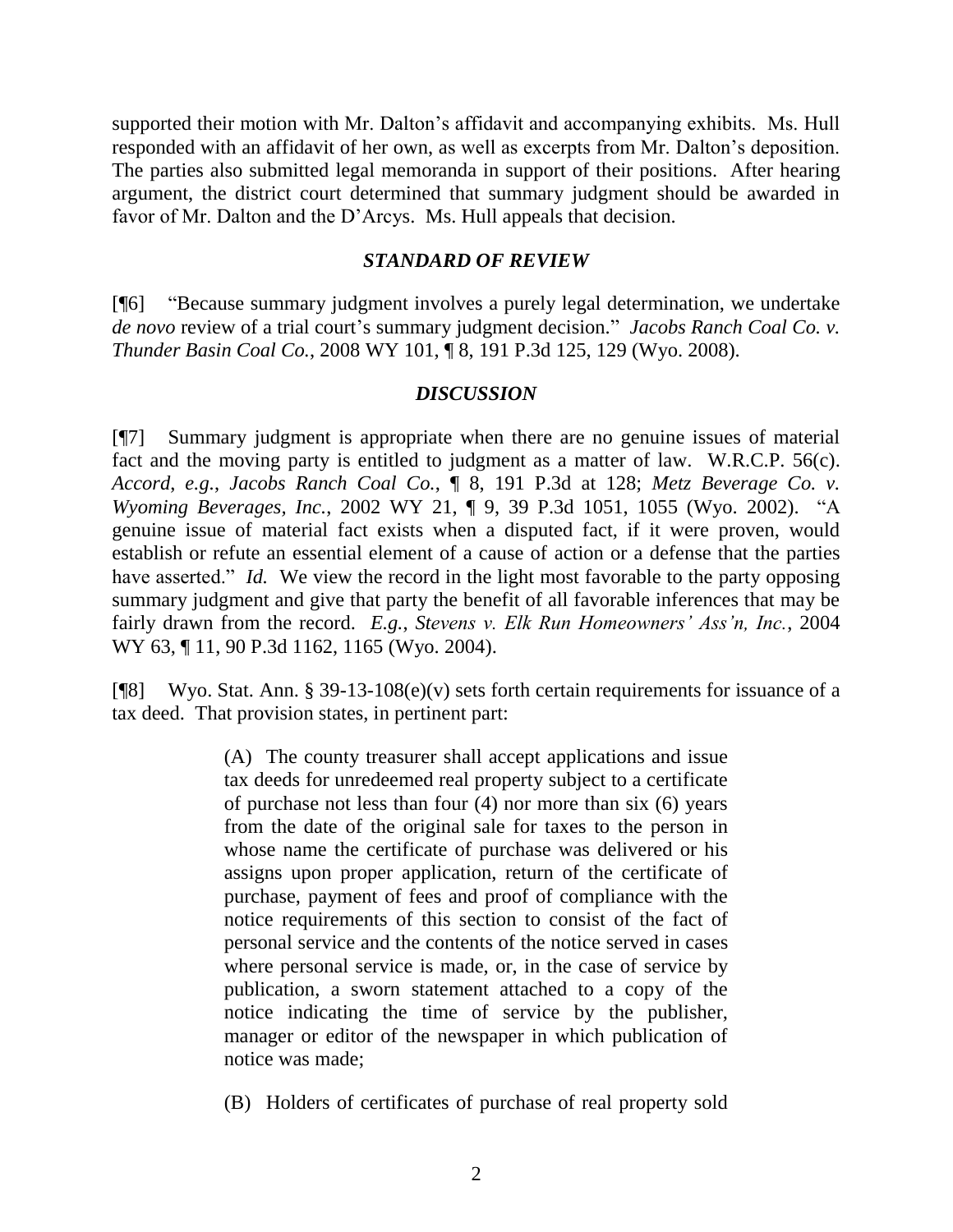for delinquent taxes, including a holder's or county's assigns, upon application for a tax deed therefor shall furnish proof to the county treasurer:

(I) That at least three (3) months prior to the application a written or printed notice was *served on each person in actual possession or occupancy of the real property and the person in whose name the property was taxed or assessed if upon diligent inquiry the persons can be found in the county*; or

(II) If no person is in actual possession or occupancy of the property and if the person in whose name the property was taxed or assessed cannot be found in the county, that notice was published in a newspaper printed in the county, or if no newspaper is printed in the county, then in a newspaper printed in Wyoming nearest to the county seat of the county in which the property is located. The notice shall be published once a week for three (3) weeks, the first publication not more than five (5) months and the last publication not less than three (3) months prior to the application; and

(III) That notice was sent by certified or registered mail to the record owner and mortgagees, if any, of the real property if their addresses are known or disclosed by the public records.

- (C) Notices required by this paragraph shall contain the following:
	- (I) When the applicant purchased the real property;
	- (II) In whose name the real property was taxed;
	- (III) A description of the real property;
	- (IV) The year the property was taxed or assessed;
	- (V) When the time of redemption will expire;
	- (VI) When application for a tax deed will be made;

(VII) The amount of any special assessments for local or public improvements.

(Emphasis added.)

[¶9] Examination of the statute reveals that the operative due diligence inquiry is whether the owner is able to be found within the county by the exercise of due diligence.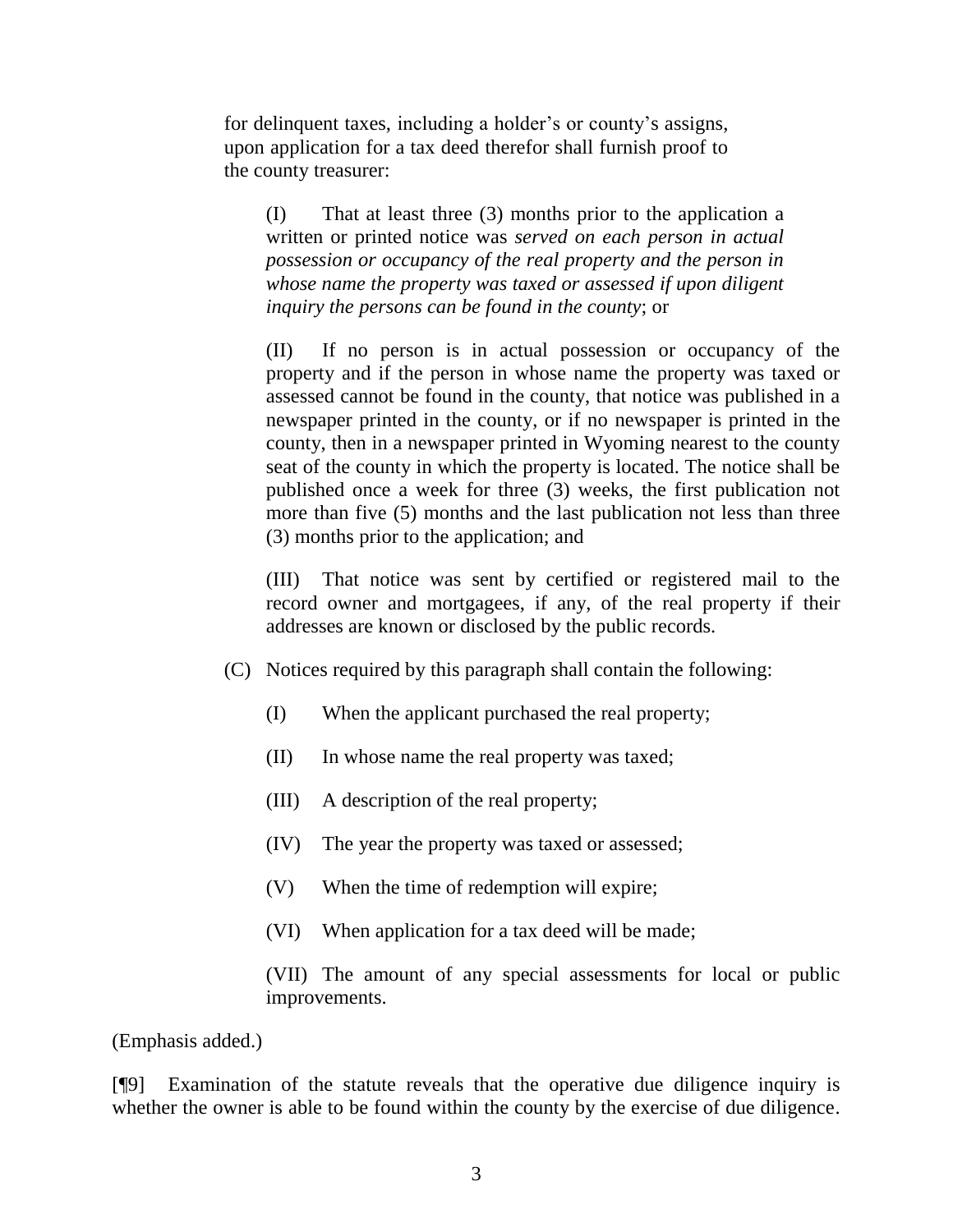If so, the statute requires that the tax deed applicant provide actual notice of the tax sale details. Otherwise, the constructive notice procedures specified in Wyo. Stat. Ann. § 39-  $13-108(e)(v)(B)(II)$  are adequate. In the district court, Ms. Hull contended that she did not receive service of the notice required by Wyo. Stat. Ann. § 39-13-108(e)(v)(B) prior to issuance of the tax deed to Mr. Dalton. Appellees responded with two arguments that are relevant for our review. First, they contended that Ms. Hull received notice because it was mailed to her at her address of record and that the notice was received by her husband. Alternatively, Appellees contended that they complied with the relevant notice provision by giving constructive notice as provided by Wyo. Stat. Ann. § 39-13-  $108(e)(v)(B)(II)$ . They alleged that constructive notice was sufficient because Ms. Hull could not be found within Platte County with the exercise of due diligence. Consequently, there were two possible issues of fact in the summary judgment proceedings. The first was whether Ms. Hull received actual notice of the tax sale. If she did not, the second question was whether she could be found within Platte County upon the exercise of due diligence.

[¶10] Ms. Hull and her husband owned the property as "tenants by the entireties." The couple and their children lived on the property until May 30, 2001, when the house was damaged by a fire. The Hulls moved to Hartville, Wyoming, after the fire. Ms. Hull moved to Wheatland in December 2004.<sup>3</sup> The Hulls separated at some time prior to September 9, 2005, but it is not clear from Ms. Hull's affidavit when the separation occurred, or where the couple was living at the time of the separation.

[¶11] Mr. Dalton obtained a certificate of purchase to the property in 2000. He determined that the property was owned by the Hulls, and that their address of record with the Platte County Treasurer was a post office box in Hartville, Wyoming. In 2005, Mr. Dalton sent a letter addressed to both Mr. Hull and Ms. Hull at the Hartville post office box stating his intention to begin the deed application process. Mr. Dalton did not receive a reply to this letter.

[¶12] Mr. Dalton also attempted to contact the Hulls by telephone. He called a Hartville telephone number that he obtained from the telephone directory. In that telephone call, he spoke to an unidentified woman he "believe[d]" — but was "not certain — was Mr. Hull's mother." Mr. Dalton indicated in his deposition that he did not have much recollection regarding the substance of that conversation. He recalled asking for Mr. Hull

 $3$  Ms. Hull's affidavit does not reveal where she lived between May 30, 2001 and December 2004. The record does show that the mailing address in the property records was a post office box in Hartville. It is possible that Ms. Hull was incarcerated for part of this intervening period. While the district court"s decision letter states that Ms. Hull was on probation part of the time that she lived in Wheatland, Ms. Hull's affidavit states that she was instead on parole.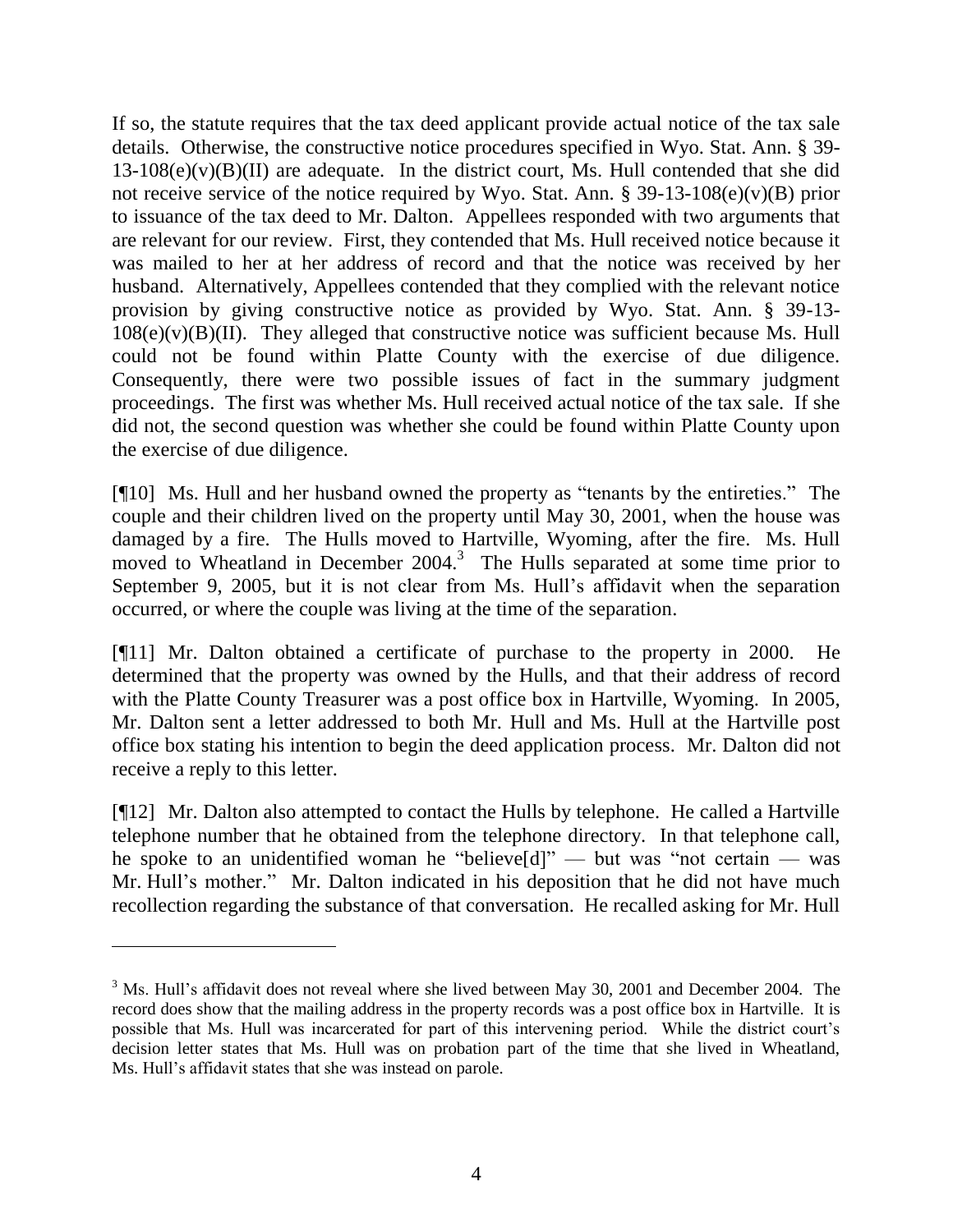and being told that Mr. Hull was not there. He did not recall whether he asked for information concerning the whereabouts of Ms. Hull.

[¶13] Mr. Dalton subsequently published notice in the *Platte County Record-Times* containing the disclosures required by Wyo. Stat. Ann.  $\S 39-13-108(e)(v)(C)$ . This notice was published on August 31, September 7, and September 14, 2005. Mr. Dalton sent a certified letter, return receipt requested, to each of the Hulls at the address of record advising of his intention to apply for the tax deed and including a copy of the published notice. The letters were both signed for by Mr. Hull. Mr. Dalton received no response to the letters.

[¶14] Ms. Hull stated in her affidavit that she never received a copy of any of the letters sent by Mr. Dalton and that she did not see the notice published in the newspaper. She asserted that she did not receive any notice of the tax sale or the pending expiration of the redemption period prior to issuance of the tax deed. She said that she was told by her attorney during her divorce proceedings in 2006 that the property had been sold for taxes. She specifically stated in the affidavit that she had not authorized Mr. Hull to act as her agent for the purpose of receiving mail. She also stated that she was living in Wheatland at the time notice was provided to Mr. Hull and published in the newspaper. She described her Wheatland residence during the time as follows:

> In December of 2004 I moved to Wheatland, Wyoming, which is in Platte County. During the time involved in the tax deed issue in this case, July, 2005, through January, 2006, I lived in Wheatland, Wyoming. I had experienced an unfortunate situation involving some wrongdoing on my part. During this time period I was on parole through the State of Wyoming.

[¶15] In her affidavit, Ms. Hull did not disclose her mailing or residence address during the time she lived in Wheatland. She did not indicate that she ever provided the postal service with a change of address form. She did not dispute that the Platte County records reflected that her mailing address was the Hartville post office box where Mr. Dalton sent the letters. She did not state that she ever instructed Mr. Hull or his mother to provide information concerning her whereabouts to anyone who might inquire. She asserted in her affidavit that the Guernsey schools and the Platte County law enforcement officials knew where she could be found, but she did not indicate that she instructed any individual to provide her location upon inquiry. She did not allege that her name or address was published in any Platte County telephone directory.

[¶16] Based upon these facts, the district court granted summary judgment to the defendants. The court explained: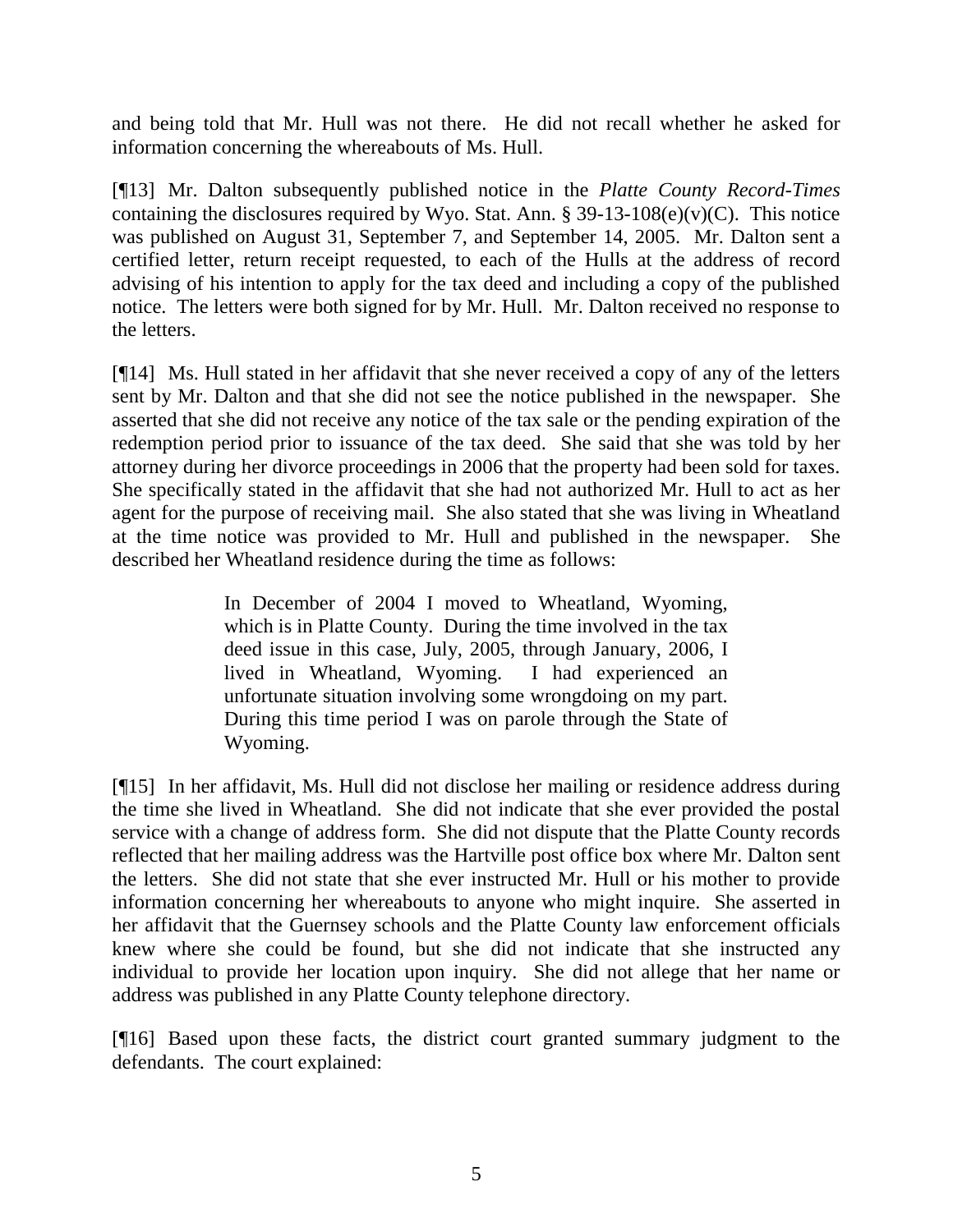[Ms.] Hull has presented no evidence that would indicate Dalton should have been on notice that the Hulls were estranged; that Ms. Hull was not living with Mr. Hull; and that Mr. Hull was not forwarding messages or mail to her. In the absence of any such indication, Dalton"s efforts were reasonable and sufficient to meet the statutory requirements.

. . .

 $\overline{a}$ 

Ms. Hull left the marital home at an unspecified time . . . . She has provided no evidence that she made efforts to change her mailing address, provide a forwarding address, nor to update the county records. Under these facts, it can be said that Hull, by her actions, appointed Mr. Hull as her agent to receive mail, including the letters sent by Dalton.

The district court appeared to conclude that, as a matter of law, Ms. Hull received actual notice of the forthcoming application for a tax deed. In light of Ms. Hull's specific and uncontested statements in her affidavit that she did not receive notice, the conclusion of the district court is apparently based upon its finding that Mr. Hull was Ms. Hull"s agent for receipt of mailed notice. $4$ 

[¶17] The party alleging agency has the burden of establishing the existence and nature of the agency relationship. *Fowler v. Westair Enters., Inc.*, 906 P.2d 1053, 1055 (Wyo. 1995). "Agency relationships may be classified as express or implied, according to the manner in which the agency is created . . . ." 2A C.J.S. *Agency* § 7 (2008). An implied agency may be determined "from the words or conduct of the parties, depending upon the circumstances." *True v. Hi-Plains Elevator Mach., Inc.*, 577 P.2d 991, 997 (Wyo. 1978). Agency cannot be implied merely from the existence of a family relationship. *See Hoblyn v. Johnson*, 2002 WY 152, ¶ 31, 55 P.3d 1219, 1228 (Wyo. 2002).

> Rather, the existence of an agency between a husband and wife is a question of fact, resting upon the same considerations or rules applying to any other agency. Marriage is a factor to be considered in determining if an agency relationship exists, and the effect of the marriage

 $4$  We have never been required to determine what constitutes proper service pursuant to Wyo. Stat. Ann.  $\S$ 39-13-108(e)(v)(B)(I). *See Thompson-Green v. Drobish*, 2006 WY 126, ¶ 13, 143 P.3d 897, 902 (Wyo. 2006). The parties do not raise that question in this appeal.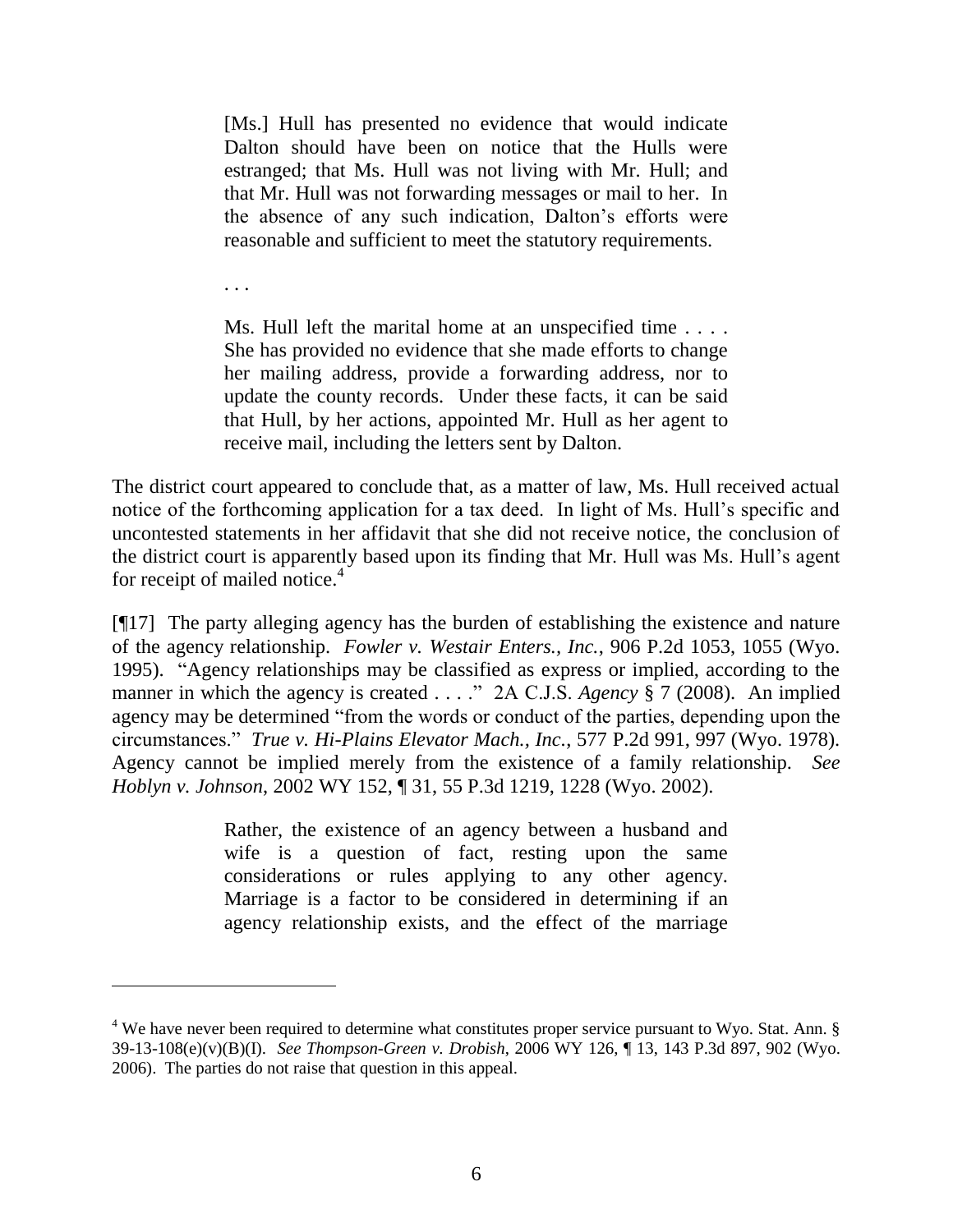relationship has been said to make it more likely that other circumstances will be found to raise an inference of agency.

41 C.J.S. *Husband and Wife* § 87 (2008) (footnotes omitted).

[¶18] In this case, there is simply insufficient information indicating agency to justify a finding that, as a matter of law, Mr. Hull was Ms. Hull"s agent. A court considering summary judgment must give the opposing party every favorable inference from the evidence. Here, it appears that the district court weighed or discounted evidence in determining that Mr. Hull was Ms. Hull"s agent for service of notice. Ms. Hull specifically stated the following in her affidavit: "I never authorized Warren Hull to act as an agent for me." Despite this evidence, the district court relied upon the fact that Ms. Hull left the address unchanged in the county records. The court apparently inferred that in doing so, she intended that mail concerning the property was to be sent to Mr. Hull, indicating that he was her agent for receipt of mail. It is equally possible, however, to infer that Ms. Hull simply neglected to change her address in the county records, which does not indicate an intent that Mr. Hull be her agent.

[¶19] In determining that Mr. Hull was Ms. Hull"s agent, the district court also relied extensively upon the South Carolina Supreme Court's decision in *Johnson v. Arbabi*, 584 S.E.2d 113 (S.C. 2003). *Johnson*, however, is distinguishable from the current case. Dr. Arbabi had moved out of the marital home, and Mrs. Arbabi did not forward the tax sale notices to him. As a result, he was unaware of the tax sale until after the tax deed was issued. *Johnson*, 584 S.E.2d at 114. After trial, the Master-in-Equity—the fact finder—found that an implied agency existed. *Id.* at 115. The South Carolina Supreme Court upheld the Master"s finding and noted the following facts supporting its conclusion:

> Dr. Arbabi left the marital home in April 1991. Yet, on April 22, 1991, his attorney wrote the County a letter requesting the Assessor"s office to send all future tax bills directly to Dr. Arbabi at the [marital home]. Moreover, Dr. Arbabi stated he never returned to the marital home and Mrs. Arbabi delivered the mail either to him or his attorney. This arrangement apparently went on from April 1991 through, at least, November 1992—over a year and a half. Certainly, Dr. Arbabi knew he was going to receive mail related to the [property at issue] during that time period. Yet, there is **no evidence** in the record that Dr. Arbabi at any time filed a change of address form with the post office or wrote the County with another, more appropriate, address for him. Under this evidence, we find that Dr. Arbabi, by his actions,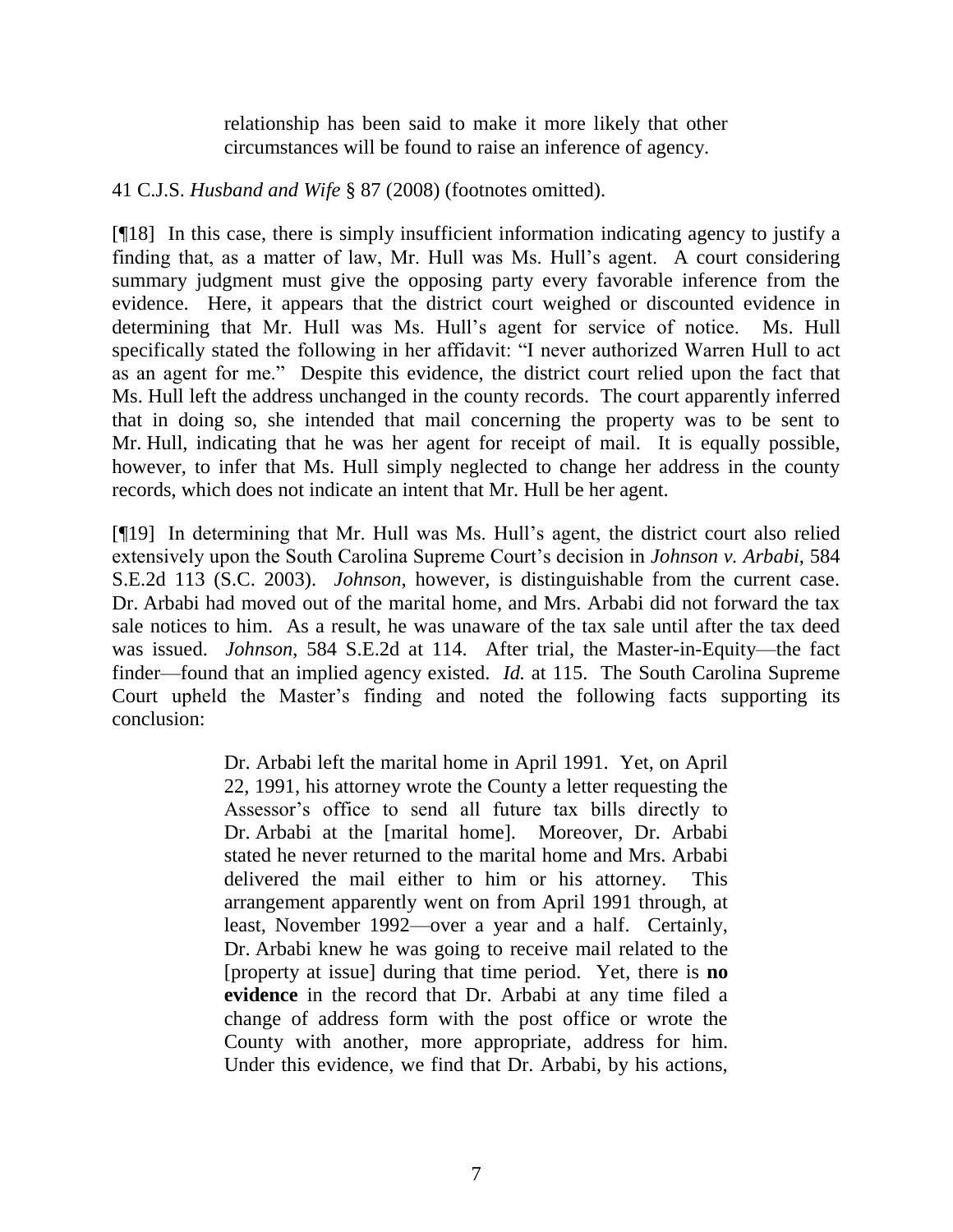appointed Mrs. Arbabi his agent for receiving any and all mail that was directed to the [marital home].

*Id.* at 117 (emphasis in original).

[¶20] In *Johnson*, Dr. Arbabi's failure to change his address with the county or the postal service was only one component of the implied agency. Critically, Dr. Arbabi deliberately acted by writing to the County Assessor, through his attorney, directing that mail related to the property be sent to the marital home. That act foreclosed the possibility that Dr. Arbabi was simply neglectful regarding his address of record. He also received mail from Mrs. Arbabi over an extended period of time, which indicated his consent to this practice. In contrast, there is no evidence that Ms. Hull took any affirmative action after separating with Mr. Hull to cause her mail to be delivered to him. Furthermore, there is no evidence that Mr. Hull ever received any mail intended for Ms. Hull other than the letters sent by Mr. Dalton, or that Ms. Hull ever received any mail sent to the Hartville post office box. Indeed, the record contains nothing to suggest any interaction whatsoever between the Hulls regarding mail received by Mr. Hull. Given this evidence, we conclude that a genuine issue of material fact exists, and summary judgment in favor of Appellees based on the agency issue was inappropriate.

[¶21] We next ask if a genuine issue of material fact exists regarding whether Ms. Hull could be found within Platte County upon the exercise of due diligence.<sup>5</sup> Due diligence is generally a question of fact. *Daniel v. State*, 2008 WY 87, ¶ 14, 189 P.3d 859, 864 (Wyo. 2008). We have stated that ""the legislature placed upon the shoulders of the tax deed grantee a duty of diligent inquiry to find and serve' the specified individuals." *Thompson-Green*, ¶ 8, 143 P.3d at 900 (quoting *Trefren v. Lewis*, 852 P.2d 323, 328 (Wyo. 1993)). ""Diligent" means "[c]areful; attentive; persistent in doing something."" *Thompson-Green*, *[8, 143 P.3d at 900 (quoting <i>Black's Law Dictionary* 489 (8<sup>th ed.)</sup> 2004)).

> We have described the concept of "due diligence" in another context as follows:

> > "The diligence to be pursued and shown . . . is that which is reasonable under the circumstances and not all possible diligence which may be conceived. Nor is it that diligence which stops just short of the place where if it were continued might reasonably be

<sup>&</sup>lt;sup>5</sup> We note that it is undisputed that Guernsey, Wheatland, and Hartville are all located within Platte County.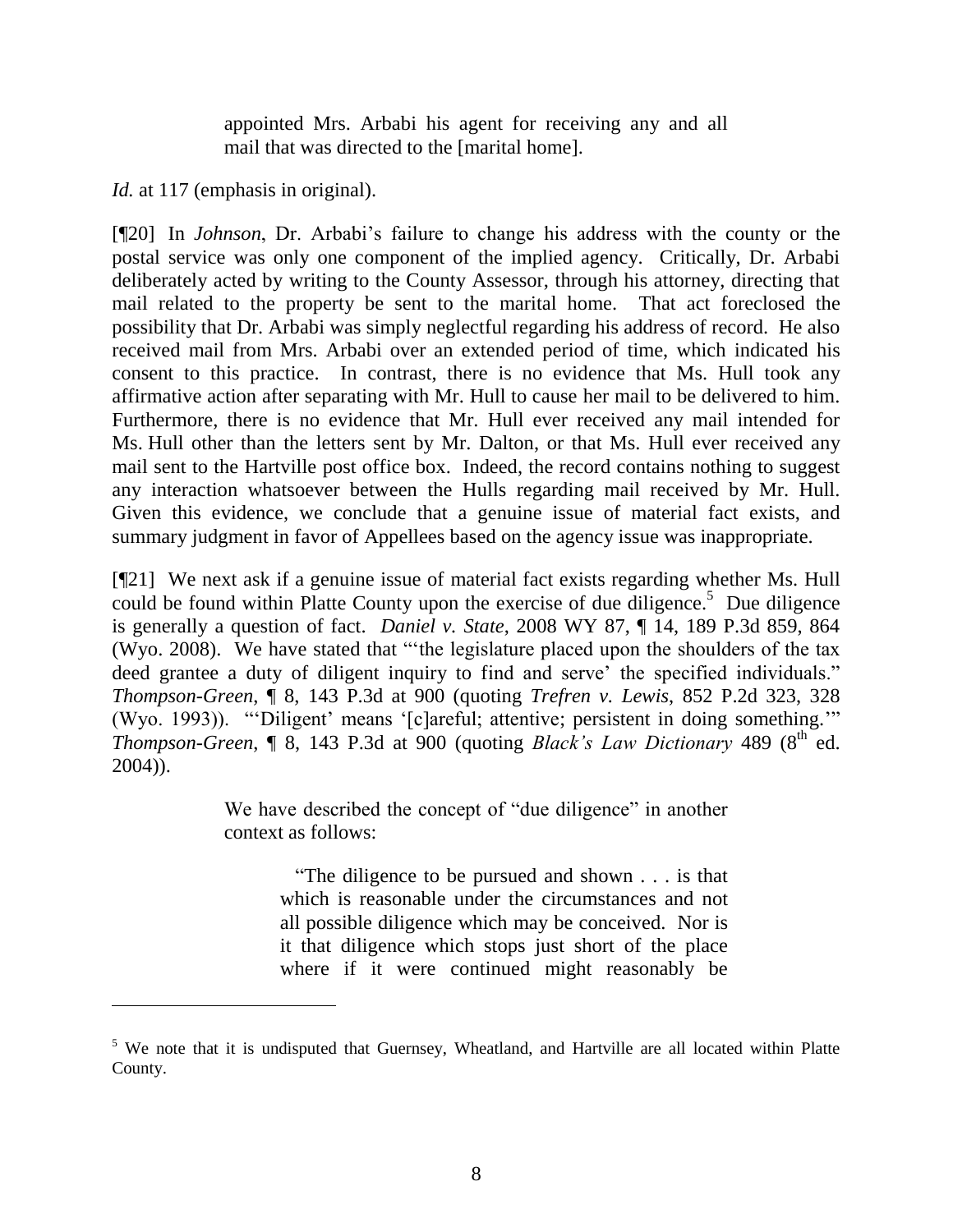expected to uncover an address . . . of the person on whom service is sought . . . . Due diligence must be tailored to fit the circumstances of each case. It is that diligence which is appropriate to accomplish the end sought and which is reasonably calculated to do so."

*Id.* (quoting *Colley v. Dyer*, 821 P.2d 565, 568 (Wyo. 1991)). *Accord Daniel*, ¶ 14, 189 P.3d at 864. "The inquiry extends to "those places where information is likely to be obtained and to those persons who, in the ordinary course of events, would be likely to receive news of or from the absent person[s]."" *Thompson-Green*, ¶ 8, 143 P.3d at 900 (quoting 62B Am. Jur. 2d *Process* § 229, at 799 (2005)).

[¶22] In *Thompson-Green*, we addressed a similar situation to that presented by the current case. The land at issue was located within Laramie County and was owned by a father and his three sons as tenants in common. *Id.*, ¶ 3, 143 P.3d at 898. The father lived on the property, and one of the three sons lived within Laramie County. *Id.*, ¶ 11, 143 P.3d at 901. That son had specifically instructed his father to provide his contact information, including his address, to anyone who inquired. *Id.* The tax sale buyer, Ms. Thompson-Green, sent several notices addressed to the four owners. All notices were sent to the property. She also attempted to have the sheriff's department serve all owners at the property, and the return of service indicated that the father accepted service for his three sons. Ms. Thompson-Green did not contact the father and ask him where any of the other title owners could be found. The district court ordered summary judgment in favor of the original title owners, and we affirmed.

[¶23] We concluded that the undisputed evidence established that the son living within Laramie County could be found upon diligent inquiry.

> A diligent inquiry—one reasonably calculated to locate the other [owners]—would have included an attempt to contact [the father] (this could have been accomplished easily by calling the telephone number [listed in the telephone directory]) and determine what other information he had regarding the location of the other three [owners] (whether at the property"s address or elsewhere). One could reasonably expect that such contact, if successful, would have uncovered this information for [one of the sons].

*Id.*, ¶ 11, 143 P.3d at 901. Consequently, pursuant to Wyo. Stat. Ann. § 39-13- $108(e)(v)(A)$  and  $(B)(I)$ , Ms. Thompson-Green was required to serve actual notice upon the son who was able to be found within the county. Because that service never occurred, the tax deed was invalid. *Id.*, ¶¶ 18-20, 143 P.3d at 903-04.

[¶24] With our discussion of *Thompson-Green* serving as the legal context, we now